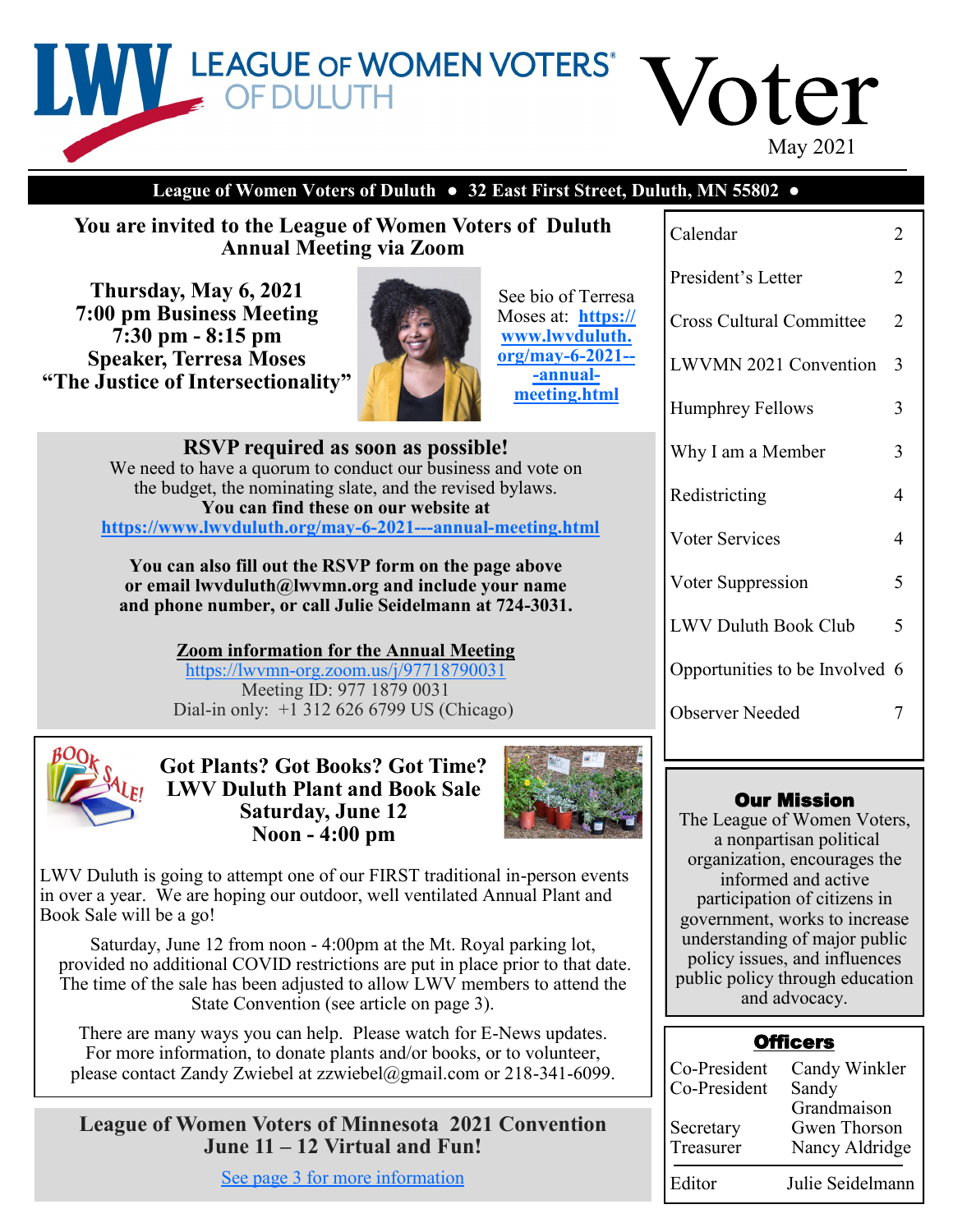| Calendar                                                                                                                              |                                                                                                                                                        | <b>The Cross Cultural</b>                                                                                                                                                                                                                |
|---------------------------------------------------------------------------------------------------------------------------------------|--------------------------------------------------------------------------------------------------------------------------------------------------------|------------------------------------------------------------------------------------------------------------------------------------------------------------------------------------------------------------------------------------------|
| <b>May</b><br>$5 - 6$<br>$5 - 8$<br>$5-19$<br>$5-26$<br>$5 - 27$<br>June<br>Plant and Book Sale<br>$6 - 12$<br>6-11- LWVMN Convention | LWV Duluth Annual Meeting<br><b>Cross Cultural Committee Meeting</b><br>Invasive Species Event<br>Membership Committee Meeting<br>LWV Duluth Book Club | on Saturday, May 8<br>The program will highlight<br>members of the African Her<br>Free Lunches and the Giving<br>Clark, founder of Morgan I<br>LaRoche, organizer of the Giv<br>involvement with the<br><b>Contact Gail Schoenfelder</b> |
|                                                                                                                                       |                                                                                                                                                        |                                                                                                                                                                                                                                          |

### **The Committee will meet on Saturday, May 8, 10:00 AM on Zoom.**

two local initiatives created by itage community: Morgan Park Garden in the Hillside. Karlisha Park Free Lunches, and Regina ing Garden, will speak about their ese programs. **Join Us!** 

**Contact Gail Schoenfelder 218-310-8678 for Zoom link**

## **Presidents' Letter**

 The League of Women Voters of Duluth will have its Annual Meeting on May  $6<sup>th</sup>$ . We will have completed an entire year of League business without ever gathering in person. This has been a productive year on so many levels. League members weren't stopped by a national pandemic; instead, as women often do, we rolled up our sleeves, got to work, and figured out creative ways to do the League activities that were critical during an election year. The League provided voter registration and education throughout the community, continued to promote a healthy and clean environment, and collaborated with community groups on racial justice issues to name a few. Our annual events still took place  $\sim$  they just happened in a virtual manner, and the membership showed up! And none of that would have happened without you, our committed members! On behalf of Sandy Grandmaison, my co-president, and myself, I want to thank all of the Board members for your commitment to the work of the League of Women Voters of Duluth. You provided leadership during a challenging time, and you were amazingly creative in how you facilitated the league's work in the community. There are too many people to thank everyone individually, but three long-time committee chairs are stepping down from their positions this year. We want to recognize Ellen Wiss, Voter Services Chair, Theresa O'Gara, Membership Committee Chair and Mary Jane Peterson, Observer Corp Chair for all of the outstanding work they have done in these leadership positions! Committee work is a true commitment for our members and we encourage every member to be part of one of these groups. This is where you get to understand

what the LWV Duluth is really all about and learn from creative, intelligent and passionate leaders. We do understand that there are life circumstances that make it more difficult to be actively involved in committees and we want every member to know that we value your involvement at any level. The LWV Duluth is the largest League in the state of Minnesota and is recognized for the incredible work that is done in our community. We need every one of you!

 I hope in the next year that we will be able to hold our events in person again; it will be so good to greet each other and sit down together to discuss the issues that are so important to us and our community. Meanwhile, I will see you on Zoom! It has been a privilege and honor to be your co-president for the past two years. I have learned so much and I thank all of you who have offered help and support! As we move into a new year for our League, may we stay the course and continue to fight for justice on every level!

In solidarity,

Candy Winkler, Co-President Sandy Grandmaison, Co-President

P.S. And we just have to thank Julie Seidelmann and Gwen Thorson for their commitment to producing the newsletter every month and keeping our website updated. This has been even more important in helping us stay connected this year. Thank you, Julie and Gwen,!!

## **LWV Duluth Diversity, Equity and Inclusion Statement**

League of Women Voters of Duluth realizes that creative and innovative policies and practices are forged out of diverse points of view. We believe that diverse perspectives are necessary for responsible and representative decision making. Let us pause to acknowledge our commitment to welcome and facilitate diversity, equity and inclusion in all aspects of our work. We strive to include people from a mix of abilities and backgrounds in all of our activities.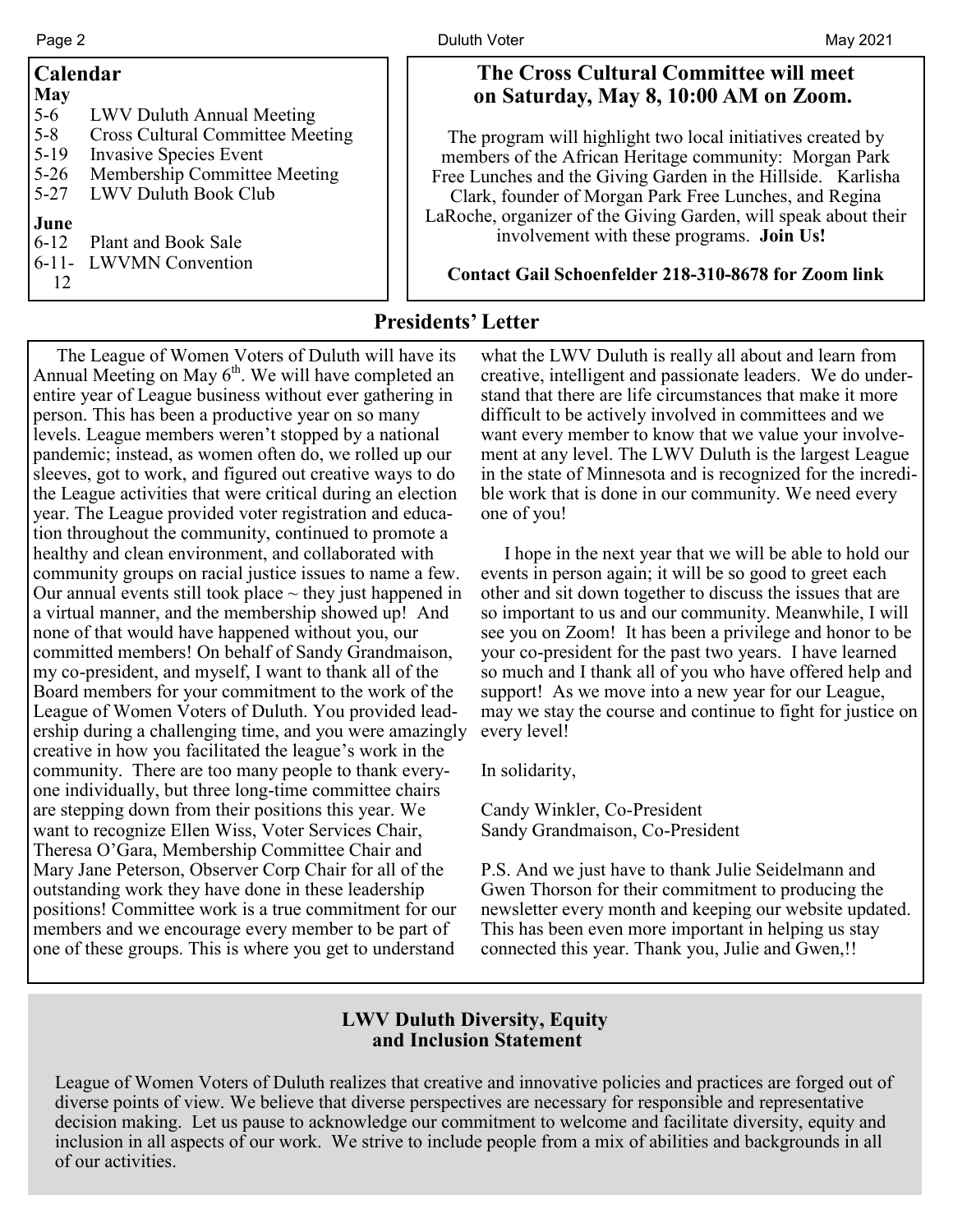<span id="page-2-0"></span>

### **League of Women Voters of Minnesota 2021 Convention June 11 – 12 Virtual and Fun!**

**League of Women Voters of Duluth members are encouraged to attend!! There will be so much good information available to us through the convention.**

LWVMN is doing an all-virtual convention via Zoom and has prepared a schedule that minimizes your on-screen participation each day, gives you many choices for participation, and provides opportunities for social interaction with fellow members.

Members can register as Observers for free. You will have view-only access via YouTube livestream to watch the Business and Plenary sessions on Friday and Saturday; and full access to everything else, including Thursday workshops.

**Click here for more information and to register.**

**[https://www.lwvmn.org/convention](https://www.lwvmn.org/convention-2021)-2021.**

## **Humphrey International Fellows' Duluth Visits This Year**

With restrictions due to this year's pandemic, Zoom meetings with the 2020-2021 Humphrey International Fellows took place with--Duluth's Mayor Emily Larson, Jen Carlson (City Finance Director), Alicia Kozlowski (Community Relations Office), Janet Kennedy (City Councilor), Carl Crawford (City Human Rights Officer), Dan Lew (Chief Public Defender), Mark Rubin (County Attorney), Chris Godsey (Men as Peacemakers staff), and Jordan Johnson (Life House staff).

The Fellows—young professionals from developing countries around the world--come to the University of Minnesota Twin Cities Campus for one year to learn about our social and human services. They usually come to Duluth for a couple days to learn about our medium size city's public policy and human rights. During this year's Zoom visits, some of the subjects brought forward were: priority based budgeting, public participation, racism, approaches for policy-making, and women as leaders.

This year's Fellows come from Morocco, Pakistan, Saint Vincent and the Grenadines, Romania, Venezuela, Kyrgyzstan, India, Argentina, Philippines, and North Macedonia.

Liz Taylor and the International Relations Committee

# **Why I am a Member by Mary Johnson**

I decided to join the League of Women Voters several years ago to **Learn**. People should think for themselves, not become "Sheeples" by always agreeing with their "Pack", but forming their opinions on the knowledge they gain from exposure to books, articles, discussions with differing opinions, and seeing with their own eyes. I joined the Book Club. I enjoy this group! All are intelligent and engaging. We live in exciting and controversial times! What a great time in America's history to discuss difficult topics! Many of the Zoom meetings and suggested books, online education and illuminating discussions are helping me to become more informed. Other groups in our local League are sharing their meetings and content, and now I am hoping to get more involved in the Cross Cultural Committee! So many important topics to learn about and new voices for discussion! Having all of this available is a treasure!



virtual. Recordings of these events are posted on our website. If you were unbale to attend an event, you can view the video online. You can also share these videos with friends.

[https://www.lwvduluth.org/videos](https://www.lwvduluth.org/videos-of-lwv-events.html)-of-lwv-events.html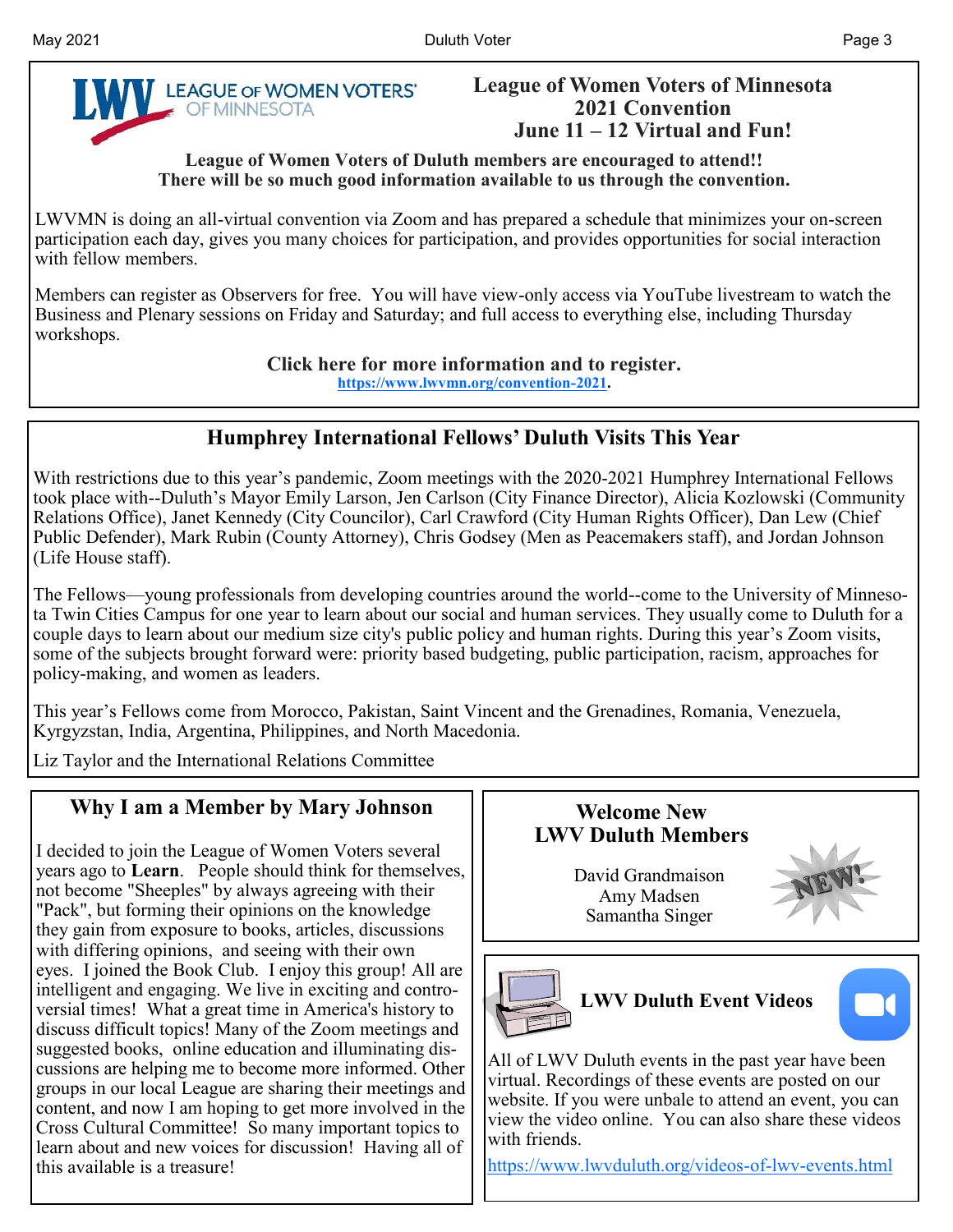## **Slow Rollout of Census Information Provides A Renewed Opportunity for Community Engagement in Redistricting**

Last year, many of our members worked diligently to insure a complete count for the Constitutionally-Mandated 2020 Census. The numbers are in and are in the process of being tabulated and disseminated. The pandemic made the process challenging and required changes in deadlines resulting in a delay in reporting results. Although the results are delayed, the next Constitutionally-Mandated process is Redistricting which also carries its own prescribed deadlines.

A key component of our efforts for 2021 – 2022 is to work with our community partners to map their communities based on their shared policy interests. While we want to engage as many communities and groups in mapping as we can, we want to make a special effort to partner with communities of color and immigrant communities to create maps for their communities to submit to elected officials for redistricting.

Community mapping has a number of benefits in the redistricting process. These include:

- 1. Communities are a fundamental building block for drawing districts at all levels of the redistricting process;
- 2. Community does not require learning all of the legal requirements for creating legislative and congressional maps; people bring their knowledge of their communities and what's important to them;
- 3. Because maps are not specific to a city, county, legislative or congressional district, community maps, and the community stories that accompany them, can be used in all phases of the redistricting process.

Paul Huffman, LWVMN Redistricting Coordinator, has informed us that the U.S. Census Bureau is on track to provide Apportionment data to the President in the last half of April. This will be the point where we know whether Minnesota will continue to have 8 congressional seats or if we will be reduced to 7 seats in Congress.

The Census Bureau has reported that they will have Census Block data, the information states use in the redistricting process, to states by the end of September this year. However, the Census Bureau has said it will be able to send states this data in an old form in the last half of August. While groups like LWVMN and the legislature would not normally be able to use this data in the existing mapping programs, the Minnesota state Demographer (Dr. Susan Brower) has committed to convert the data to a useable format when it is received in August. This will enable the legislature – and other parties such as LWVMN – to start making final maps.

While both parties have introduced legislation related to redistricting in both chambers, we believe it is unlikely that there will be any agreement either on redistricting principles or on congressional and legislative maps. **LWVMN's focus in legislative engagement is on general education for legislators and advocacy for changes in the redistricting process to provide greater transparency, greater opportunity for public input and engagement, and represents the interests of voters rather than politicians.** Nick Harper, LWVMN Civic Engagement Director, is monitoring activity in the legislature for opportunities to engage and educate legislators, and for potential opportunities for member action beyond what has been identified to this point. You can stay current with what's going on at the legislature by subscribing to Nick's Capital Letter on the LWVMN website.

Submitted by Ellen Wiss



**Voter Services Committee Submitted by Mary Faulkner**

The LWVMN Voter Services Task Force continues to gather information on 2020 activities including voter registration efforts and candidate forums.

The Task Force will also review and offer recommendations for revisions to the Voter Services Handbook. Task Force members will review the Handbook to increase user-friendliness and accuracy and to identify any missing content.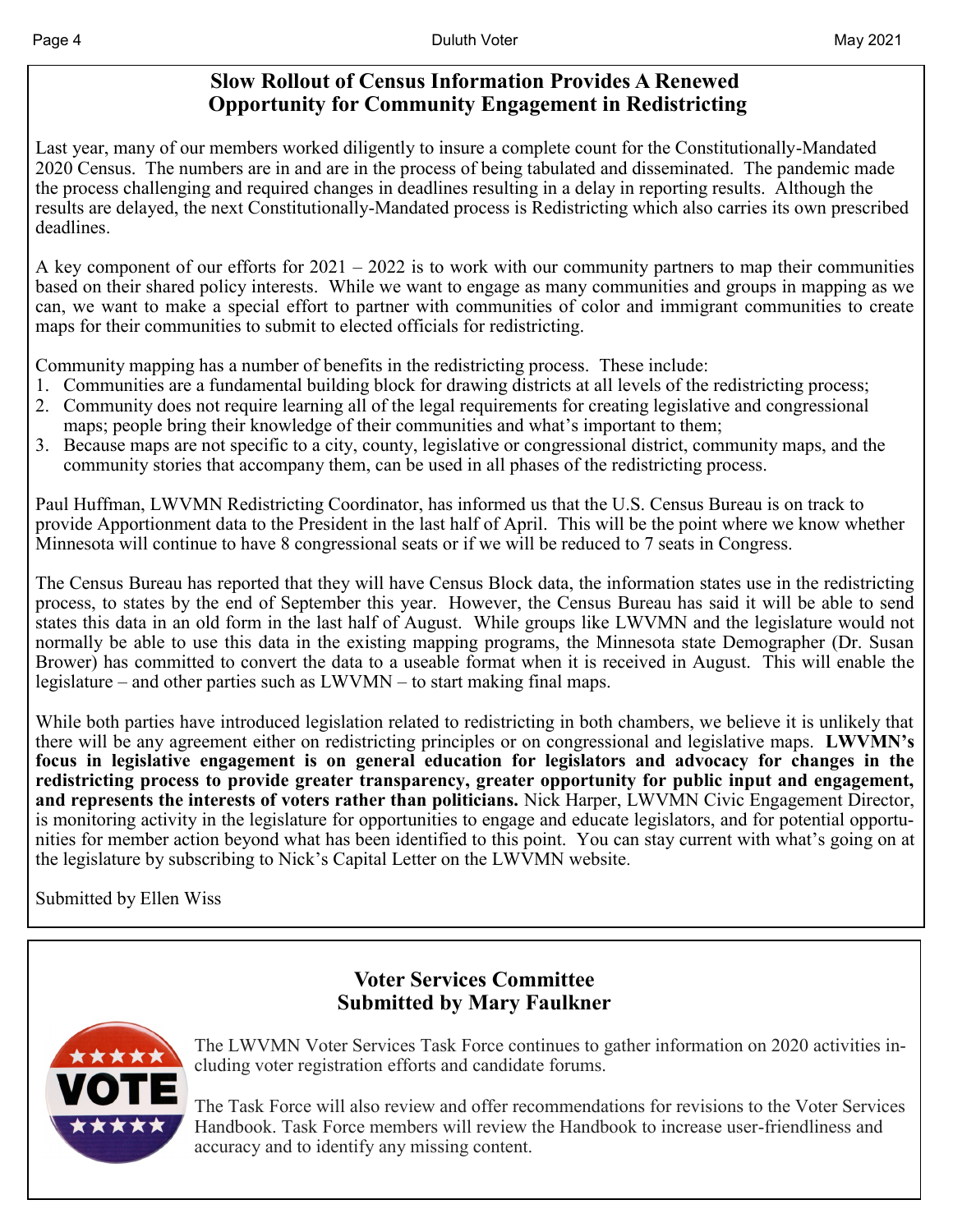## **Voter Suppression is Not an Abstract Concept**

We don't have to look to other states to see legislation which can be identified as Voter Suppression. Here are two bills currently working their way through the Minnesota Legislature. Take every opportunity you can to stay informed about and be alert to these challenges to our democracy. We have divided government in Minnesota and there are some guardrails in place to keep these efforts from succeeding, but we can never be complacent in the face of concerted efforts to challenge every citizen's right to vote.

## **House Omnibus (HF1952) Elections and Voting**

- Automatically appropriates money received from the Federal government into the Help America Vote Act fund to the Secretary of State for use and redistribution to local governments in accordance with Federal requirements. This ensures that the legislature does not delay the appropriation of money, as has happened recently.
- Requires postsecondary institutions to assist students to provide proof of residence for voter registration.
- Restores the right to vote to individuals with felony convictions who are not incarcerated and living in their community.
- Establishes automatic voter registration.
- Provides technical and grammatical corrections to clarify existing law.
- Authorizes a school board to provide high school students credit for serving as an election judge or election judge trainee.
- Prohibits intimidation, interference, and deceptive practices in the elections process, including creating a specific crime for intimidating any election official or person assisting others in the voting process, including during voter registration. Establishes criminal penalties for those actions.

## **Senate Omnibus (SF1831) Elections and Voting**

- Ends existing appropriations of Help America Vote Act funds and redirects them into new appropriations not previously authorized.
- Removes same day registration by implementing provisional ballots, a costly process that burdens local election officials and disenfranchises eligible voters.
- Makes certain private voter information public.
- Removes the ability of local governments to have "pop-up" voting centers.
- Requires private election judge information to be distributed to political parties, who may then republish that information publicly.

Submitted by Ellen Wiss



Questions: Gay Trachsel 218-728-5478 **Zoom link will be sent** 

FYI: April City Read is Colin Whitehead's "Nickel Boys" —based on true story of the Dozier Reform School in Florida.

**LWV Duluth "The Sisters" Book Club Thursday, May 27 6:30 pm via Zoom**

> Book: "Antelope Woman" by Louis Erdrich

It illuminates how history affects contemporary descendants who are products of two cultures, Ojibwa and white.

> Discussion leader: Barb Huberty

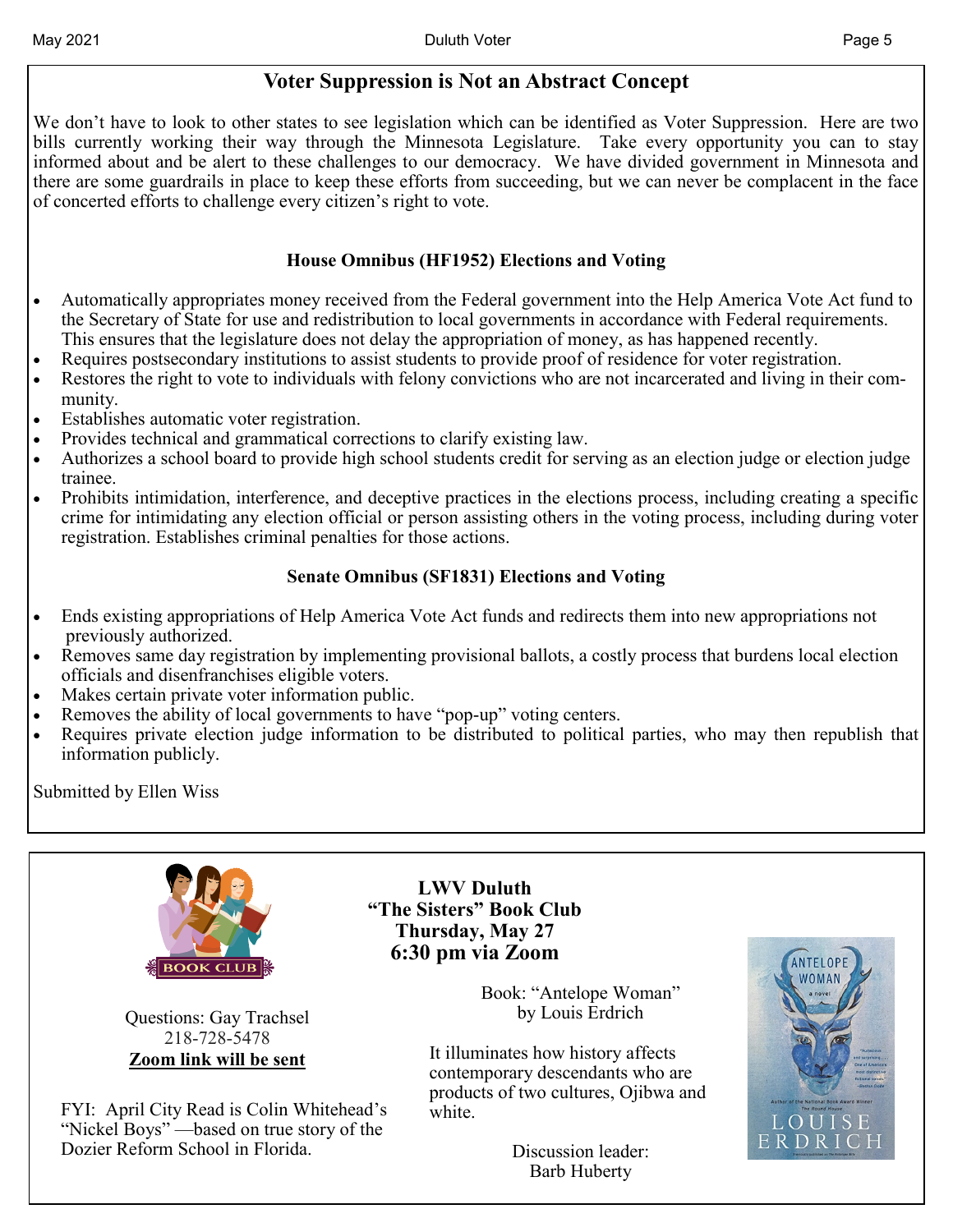#### **Opportunities to Make a Difference; Become Involved in a LWV Duluth Committee Check website at www.lwvduluth.org or E-News emails for updates.**

| Committee                                                                                                      | Contact                                                                                               | Next Meeting Date                                                                                                |  |
|----------------------------------------------------------------------------------------------------------------|-------------------------------------------------------------------------------------------------------|------------------------------------------------------------------------------------------------------------------|--|
| Voter Service:<br>Registration & New Citizens                                                                  | Ellen Wiss mewiss62@gmail.com<br>Candy Winkler:<br>candywinkler49@gmail.com                           | Meets with whole Voter Service<br>Committee on as needed basis                                                   |  |
| Voter Service: Forums                                                                                          | Mary Faulkner:<br>faulkner.marykatherine@gmail.com<br>Pat Castellano<br>Castellanop4@gmail.com        | As needed                                                                                                        |  |
| <b>International Relations</b>                                                                                 | Liz Taylor 393-0703 (cell)                                                                            | As needed                                                                                                        |  |
| Membership                                                                                                     | Theresa O'Gara 724-4821 (home)<br>Barb Johnson 218-879-1890                                           | Meeting: Wednesday, May 26,<br>$10:00$ am                                                                        |  |
| Citizens in Action,<br>January 29, 2022                                                                        | Rosie Loeffler-Kemp 341-2014<br>Ellen Wiss 612-310-9797                                               | Contact Rosie Loeffler-Kemp                                                                                      |  |
| <b>Natural Resources</b>                                                                                       | Sally Munger 728-0711 (home)<br>Gay Trachsel 728-5478 (home)                                          | May 19 event with Izaak Walton<br>League on Invasive Species being<br>planned/watch for E-News                   |  |
| Newsletter Mailing                                                                                             | Sally Munger 218-728-0711<br>Gail Schoenfelder 218-310-8678                                           | Generally last Wednesday of the<br>month @ place TBD. Call Sally<br>for information                              |  |
| <b>Observer Corps</b>                                                                                          | Sue Henke 218-340-9383                                                                                | Depends on Board or Commission                                                                                   |  |
| <b>Cross Cultural</b>                                                                                          | Janet Kennedy 218-349-8057<br>Gail Schoenfelder 218-310-8678                                          | Monthly meeting on Zoom, second<br>Saturday, 10 - noon. Contact Gail<br>(gail4duluth@gmail.com) for<br>Zoom link |  |
| <b>Book Club</b>                                                                                               | Gay Trachsel 728-5478 (home)                                                                          | Thursday, May 27 6:30 pm<br>via Zoom. "Antelope" by Louise<br><b>Erdrich Discussion Leader: Barb</b><br>Huberty  |  |
| Plant & Book Sale, Saturday June 12<br>Noon - 4:00 pm                                                          | Zandy Zwiebel 218-341-6099<br>zzwiebelgmail.com                                                       | Email Zandy with intent to donate<br>plants or books and/or to volunteer<br>day of the sale                      |  |
| Communications                                                                                                 | Julie Seidelmann 348-1209 (cell)<br>Gwen Thorson 624-4756 (home)                                      | As needed                                                                                                        |  |
| Equali-TEA<br>Possibly Spring 2021                                                                             | Gail Nouska 218-206-4682<br>Newska519@hotmail.com<br>Jean Farmakes 218-724-4186<br>jfarmake@yahoo.com | Contact Jean or Gail if you are<br>interested in helping.                                                        |  |
| Events<br>Women of Influence<br>$\bullet$<br>Holiday Social<br>$\bullet$<br><b>Annual Meeting</b><br>$\bullet$ | Sandy Grandmaison, 348-7589<br>$s$ rgrandmaison@gmail.com                                             | Annual Meeting, May 6<br>RSVP as soon as possible                                                                |  |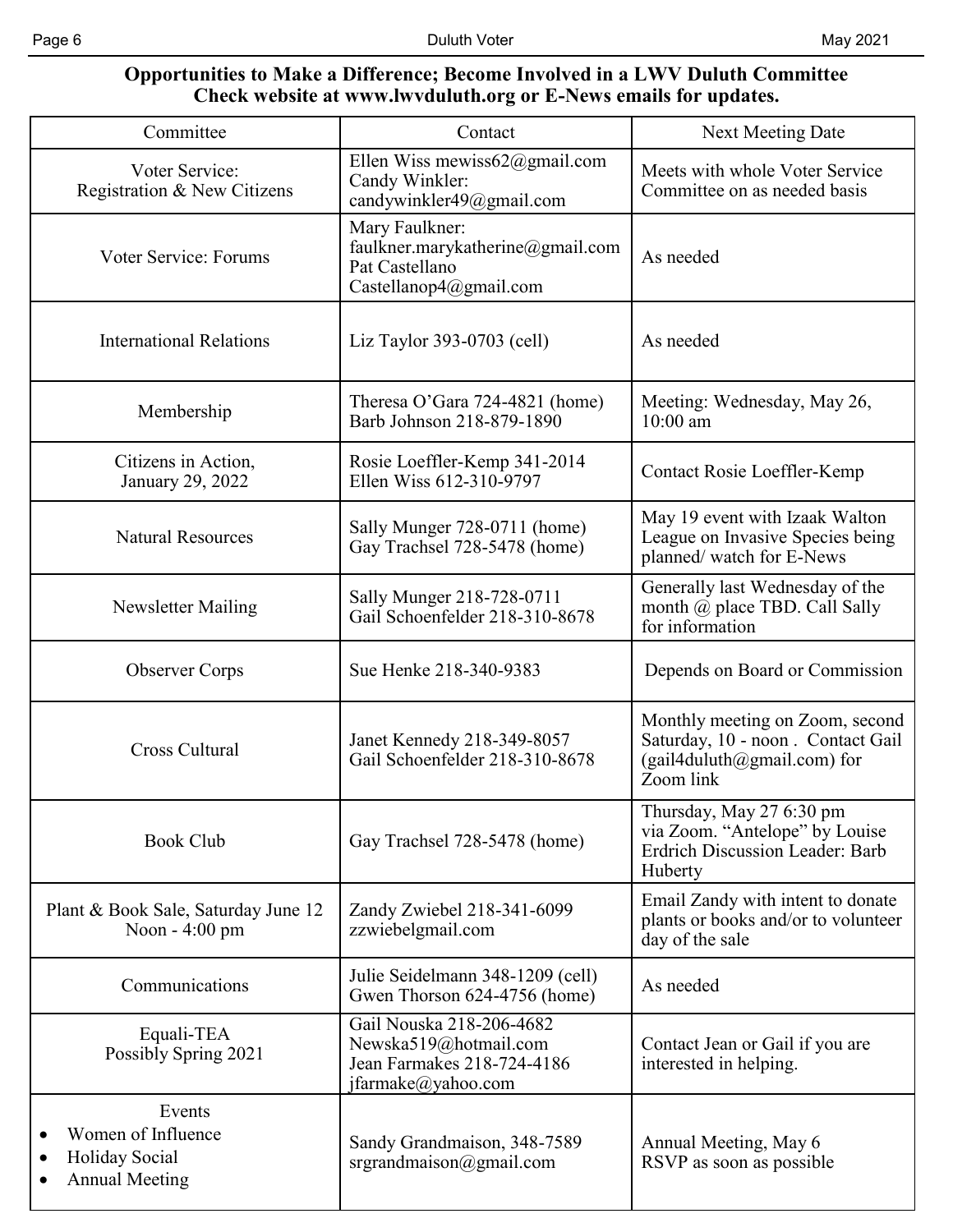## **Observer Opportunity City of Duluth Indigenous Commission**

The Indigenous Commission (previously known as the American Indian Commission) works to ensure that the views of the Indigenous Community are incorporated in the decision-making, future planning, and stewardship of the city of Duluth; it also works to increase understanding and acceptance of the Indigenous Community and culture. The Commission meets at 5:30 PM on the third Monday of the month. Meetings are virtual at this time. Liz Taylor has served as an observer for this Commission and is willing to act as a sub if needed. Please contact Liz (218-393-0703) with questions about the Commission.

Contact Sue Henke (218-340-9383) for details on how to get started.

## **Observers' Reports**

#### **African Heritage Commission - March 10, 2021**

Commissioners Present: Antonio Carter, Bernice Pepper, Jebeh Edmonds, John Staine, Susie Green, Verna Thornton City Staff Present: Mollie Hinderaker, Suzanne Kelley

City staff shared a summary of demographic data, requested by the Commission, with a specific focus on Duluth's Black and African Heritage community. Data Source: 2015-19 American Community Survey (ACS) 5 year estimates. The ACS 5 year estimates are an average of 5 years' worth of surveys conducted on a random sampling of the population. Duluth's population is 85,915. About 2% of the population, or 1959 people, selected "Black or African American" as their only racial identity. The report goes on to include the following data: BIPOC Racial Composition of Duluth, patterns of segregation in Duluth neighborhoods based on neighborhood racial composition, information about housing ownership, educational attainment, poverty, income, and employment for Duluth's total population and Duluth's Black population, and the percentage of all Duluthians and of Black Duluthians employed in 7 different occupational categories. For a copy of the full report, contact Gail at  $gail4duluth@gmail.com$ .

The Commissioners asked for additional data including number of African Heritage people employed in the trades, health and human services, education, etc. Suzanne Kelley, city staff, will write a summary of the Commissioners' request and share at the April 14 meeting.

The Commissioners voted and elected John Staine as Chair and Susie Green as Vice Chair.

Daniel Hakes, Vice Chair of the Human Rights Commission spoke. He stated that racism is a public health issue and asked for help from the Commissioners to be part of a subcommittee with the Human Rights and Indigenous Commissions to draft a statement to this effect. John Staine, Jebeh Edmonds, and Susie Greene volunteered to be a part of this subcommittee.

Plans for the Waabizheshikana Trail (formerly the Martin Trail) were discussed in terms of how African Heritage Historic Preservation can be applied to the development of the trail. Commissioner Staine suggested that a statue of George Bonga be placed at the head of the trail. George Bonga (1802-1880) was a Black Indigenous fur trader, one of the first people of African descent born in the part of the Northwest Territory that became the state of Minnesota. Commissioners Staine and Edmonds will follow up.

The next meeting will be held virtually on April 14 at 5:30 PM.

Submitted by Gail Schoenfelder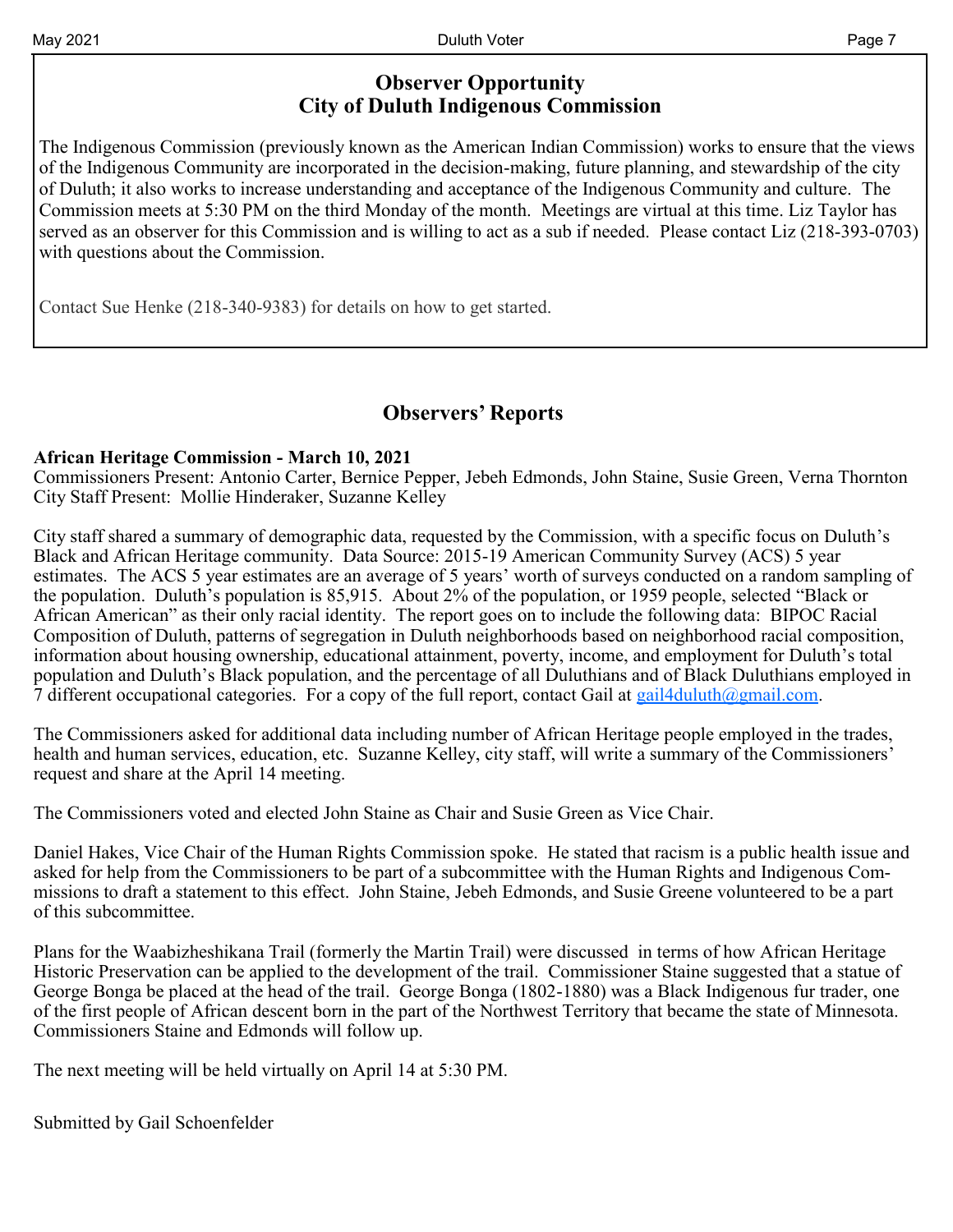#### **Observers' Reports** (Continued from page 7)

**Duluth City Council – April 12, 2021** 

The Duluth City Council passed (21-0256R) RESOLUTION DECLARING A CLIMATE EMERGENCY IN DULUTH, MN. This resolution calls for the development of a Climate Action Plan. Sponsors of this resolution were councilors Sipress, Randorf, Anderson, and Forsman. The City Council voted 8-0 approval with at large councilor Medved absent. Several community residents spoke in favor of the resolution. Councilor Forsman noted that the resolution doesn't increase taxes or lead to business mandates. He stated "Rather the Climate Action Plan really sets up a framework and an opportunity for more collaboration across the public sector, so we can all do better."

The Duluth City Council requests that the city administration develop a Climate Action Work Plan to be presented to council no later than December 31, 2021, that identifies targeted strategies for decreasing greenhouse gas emissions and for becoming more resilient in preparation for a changing climate for both city government operations and in the wider community.

Submitted Jackie Johnson

#### **Duluth Indigenous Commission - March 15, 2021**

Discussion on what the Commission would like in their relationship-building with the Duluth Police Department, included:

Regular representation at Commission meetings.

Having Indigenous representation on juries.

More attention by the Duluth Police Department for social services.

Training of police officers in mental health crisis.

Working with/partnering with community mental health services to avoid further criminalizing.

Communicating more with the opioid response team.

There was discussion on the Duluth Public Schools' plan to provide curriculum on Native Cultures, including Outdoor Native Education classes, representing eleven nations.

This winter yurts are being built on private properties to help the homeless. AIM (American Indian Movement) and City Councilor Van Nett are working to have some on public property, perhaps even a yurt village.

The Rights of Nature group will be invited to a Commission meeting to look further into Sacred Sites around Lake Superior and waterways that flow into Lake Superior.

Discussion on an Indigenous Commission calendar brought forward the need to include Chief Buffalo's activities.

Submitted by Liz Taylor

## **Duluth Parks and Recreation Commission - April 14, 2021**

The Commission meeting was held on WEBEX. The April meeting, as in the past, focused on accomplishments and future plans of the Parks and Recreation department.

The meeting started with introductions and welcomes to new Commissioner Kala Pederson and three new staff Recreation Specialists: Jarod Meyer, Abigail Proulx, and Bret Odegard. Parks and Recreation Manager Jess Peterson noted that the staffing was now up to 13 of 14 authorized positions.

Manager Peterson reviewed the 2020 Annual Report, commenting on how staff dealt with COVID 19 restrictions that impacted programs and facilities. In general, while many indoor events were curtailed or cancelled, demand for the outdoor facilities, especially trails, increased dramatically. Commissioner David Demmer commented that the numbers for youth participation seemed especially low. Jess Peterson responded that many summer youth programs had to be cancelled. The 2020 annual report is available at: [https://duluthmn.gov/media/11286/2020](https://duluthmn.gov/media/11286/2020-annual-report-final-combined.pdf)-annual-report-final[combined.pdf](https://duluthmn.gov/media/11286/2020-annual-report-final-combined.pdf)

**Duluth Parks and Recreation Commission - April 14, 2021** (Continued on page 9)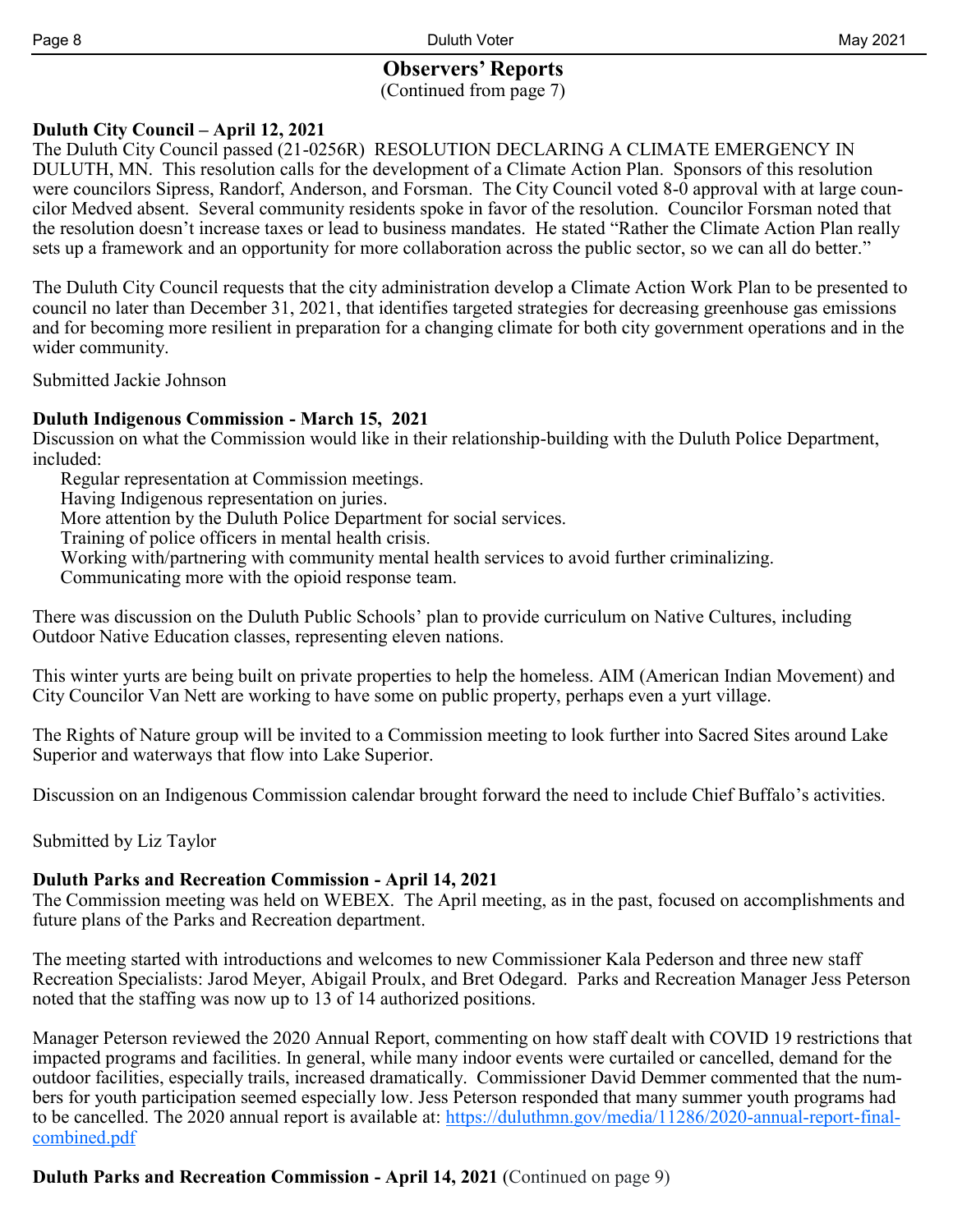## **Observers' Reports** (Continued from page 8)

### **Duluth Parks and Recreation Commission - April 14, 2021 (Continued)**

Clark Christianson, City Forester, described the city's Forest Revitalization Project. The aim of the project is to plan and implement ways to restore and perpetuate healthy, naturally sustainable forest land. A total of 108 acres has been selected for this demonstration project, including parcels in Hawk Ridge, Hartley Park, Enger Park, and Spirit Mountain. Activities will include thinning plantations, removal of invasives (e.g. buckthorn), seeding and planting, and generally restoring a "native mix" of trees. Christianson said that up to half of the city forest land could ultimately benefit from revitalization. Staff Planner Jim Shoberg added that signage and other forms of public information will be used as the project progresses.

Staff Planner Cliff Knettel presented information on progress for the Lakewalk, Canal Park and Baywalk. Planning and design will commence soon on the Baywalk, from the Irvin museum ship to Bayfront Park. This will include improvements to the seawalls and walkways, as well as facilities for passenger boarding for expected cruise ships, which will be funded by the US Economic Development Administration. Public involvement opportunities are expected this summer.

The Canal Park perimeter paths are 90% done and will be completed by Grandma's Marathon. Further work on the Lakewalk will include dealing with problem erosion areas and replacing "social trails" leading down to beach areas with intentional, sustainable access paths. Consultants on this project have been selected and will be starting soon. Public involvement activities are also expected this summer.

Jim Shoberg described an asset inventory that is underway as part of capital improvement planning for the parks. The city is assessing the needs among some 144 park facilities, to include buildings, trails, playgrounds, etc. The inventory is expected to be completed in a year or so. It will include agreements where local non-profits (e.g. COGGS, DXC) share cost/operations for some parks facilities.

Submitted by Lane Palmer, Ron Regal, Tom Burns

#### **Duluth Public Library Board meeting - March 23, 2021**

There was a question from the community concerning book donations to the library. The library is not accepting donations at this time.

The Manager's Report included:

- Hiring update: Interviews for the Librarian II position to oversee Technical Services were completed and an offer has been made. Forms have been submitted seeking approval to fill vacant Library Technician positions.
- Current services: Curbside pickup remains robust with an average of 178 people per day using the service. About 15 to 20 people per day use the computer center.
- Long overdues: Final notices were mailed to library patrons with long overdue items. This is the third notice, and the point at which the patron is billed for replacement cost of the item(s). About 2000 long overdue items have been returned since the letters went out.
- Digitization project: arrangements have been made for the University of Minnesota to digitize the library's old, fragile microfilm copies of the Minnesotian, which was Duluth's first newspaper.
- Every Child Ready Duluth (ECRD): The ECRD team has added five Play & Learn early literacy kits to the collection. These are appropriate for ages birth to kindergarten, and include a themed collection of books and activities with tips for using the materials.
- Mt. Royal Art Project: The Mt. Royal Branch has been selected for a Legacy Amendment art project funded by the Arrowhead Library System. ALS will provide up to \$3000 for a piece of artwork for the branch, and the Duluth Public Arts Commission has offered a match. The art selected will celebrate Duluth's key artistic, cultural and /or historical attributes.
- Library opening: a version of "grab  $\&$  go" is tentatively scheduled to begin sometime in April at the branch libraries only. In Duluth, this service will be called "Library Express."

In other business: New board officers were elected. Advocacy with the city will remain focused on ECRD and will include lots of gratitude for support of library services. Working toward implementation of the strategic plan remains a primary issue.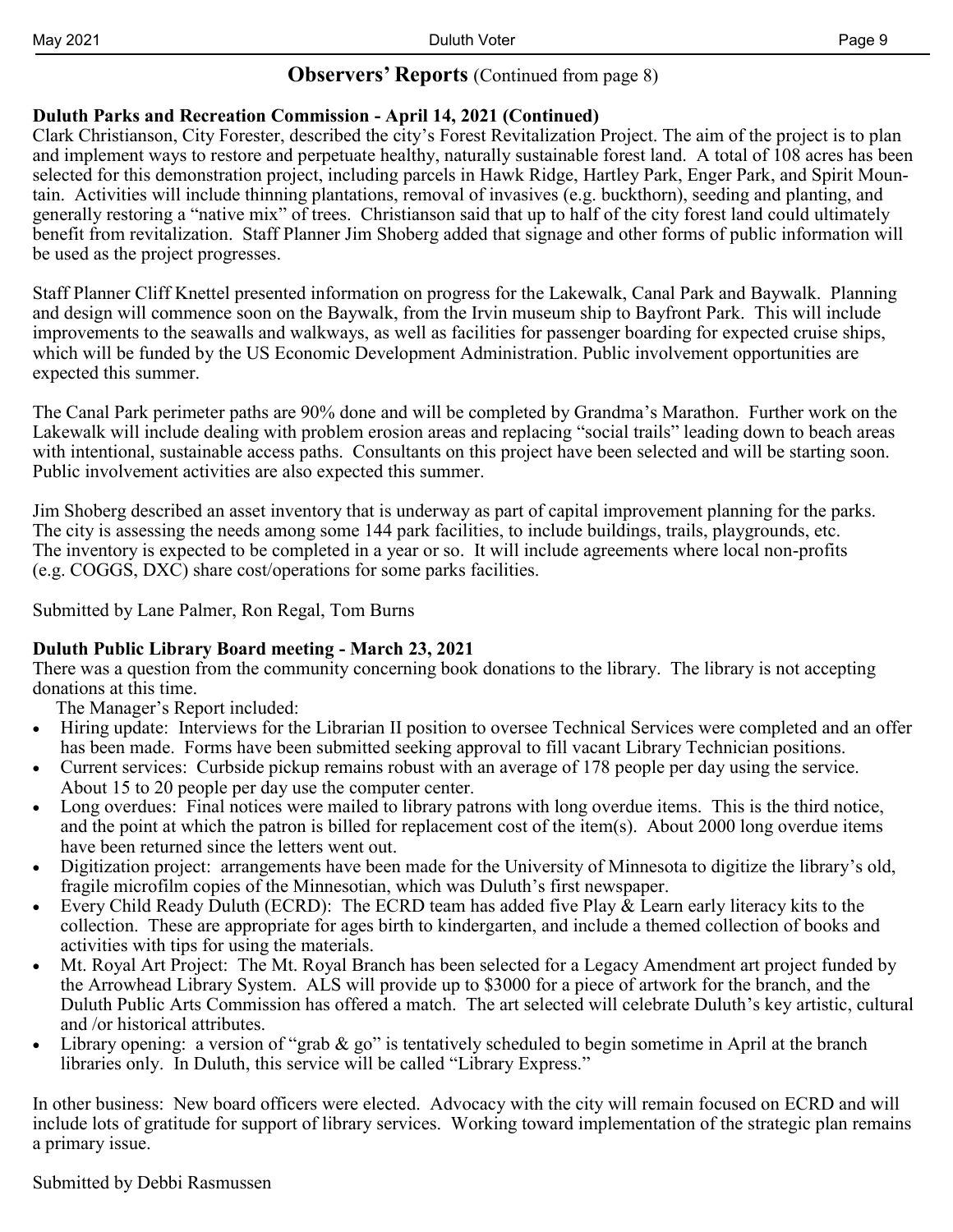# **Observers' Reports**

**(**Continued from page 9)

## **Natural Resources Commission - April 7, 2021**

After last month's concern about Commissioners' access to full comments from the public meeting regarding the City's **Forest Revitalization Project** [\(https://duluthmn.gov/media/WebSubscriptions/196/20210204](https://duluthmn.gov/media/WebSubscriptions/196/20210204-196-12464.pdf)-196-12464.pdf), Commissioners were sent complete unedited comments, and this will be standard procedure for all future meetings.

Discussion related to FRP comments concerned:

- Goal (forest sustainability rather than profit), and making that clear to the public
- Preservation of riparian habitats
- Possible private group management of stands by the zoo
- Relationship of this project to the new Natural Resource Management Plan re: process, messaging, staffing, and funding

Commissioners reaffirmed last month's **unanimous approval**, with the caveats that the work be carefully observed, and that penalties for failure to meet standards be built into the contract.

Natural Resources Coordinator Diane Desotelle reported on:

- Amendments to the **Hunting Deer by Bow** Ordinance: changing setback from an occupied dwelling or active commercial structure from 400 to 250 ft, and expediting "hotspot" determination to better react to changes in deer patterns and problems.
	- Concern was expressed about homeowner liability; Diane will look into this.
- Grant Applications related to **data gaps** for Brewer-Piedmont Native Plant Community and other Natural Resource Management Plan Program (NRMPP) areas, and development of bird conservation plans for the estuary and woodlands.
- A **timeline for NRMPP development**, including current work with the EPA on a ranking system for city and partner projects. Two Community engagement workshops are planned for July and August.

City Forester Clark Christenson reported on:

- Amazing new **Treeplotter Inventory** software which can pull up plantable space and individual trees in 25,000 sites across Duluth. Data entry is proceeding and could include Emerald Ash Borer info. Eventually this could be shared with the public.
- **Ash removals** continue; calls are at least a month ahead due to weather and COVID.
- **Planting** will begin as trees arrive.
- With Commissioner Sprague's expertise, **EAB outreach education** to homeowners is getting out the message that decisions to remove vs. inject trees must be made as soon as possible, so that brittle diseased trees do not become hazardous.

Director Jim Williams reports that the City and County are negotiating **two tax-forfeited land projects**. Agreement on parcels along the St. Louis River is expected this spring, and those along Mission Creek, Lester-Amity, Hartley, and Piedmont are in process.

Submitted by Barb Akre

## **Observers' Reports Continued on page 11.**



Observers' Reports for all boards, councils and commissions are found on LWV Duluth website under the Local Committees/Reports Tab.

> [https://www.lwvduluth.org/observer](https://www.lwvduluth.org/observer-corps-reports.html)-corps[reports.html](https://www.lwvduluth.org/observer-corps-reports.html)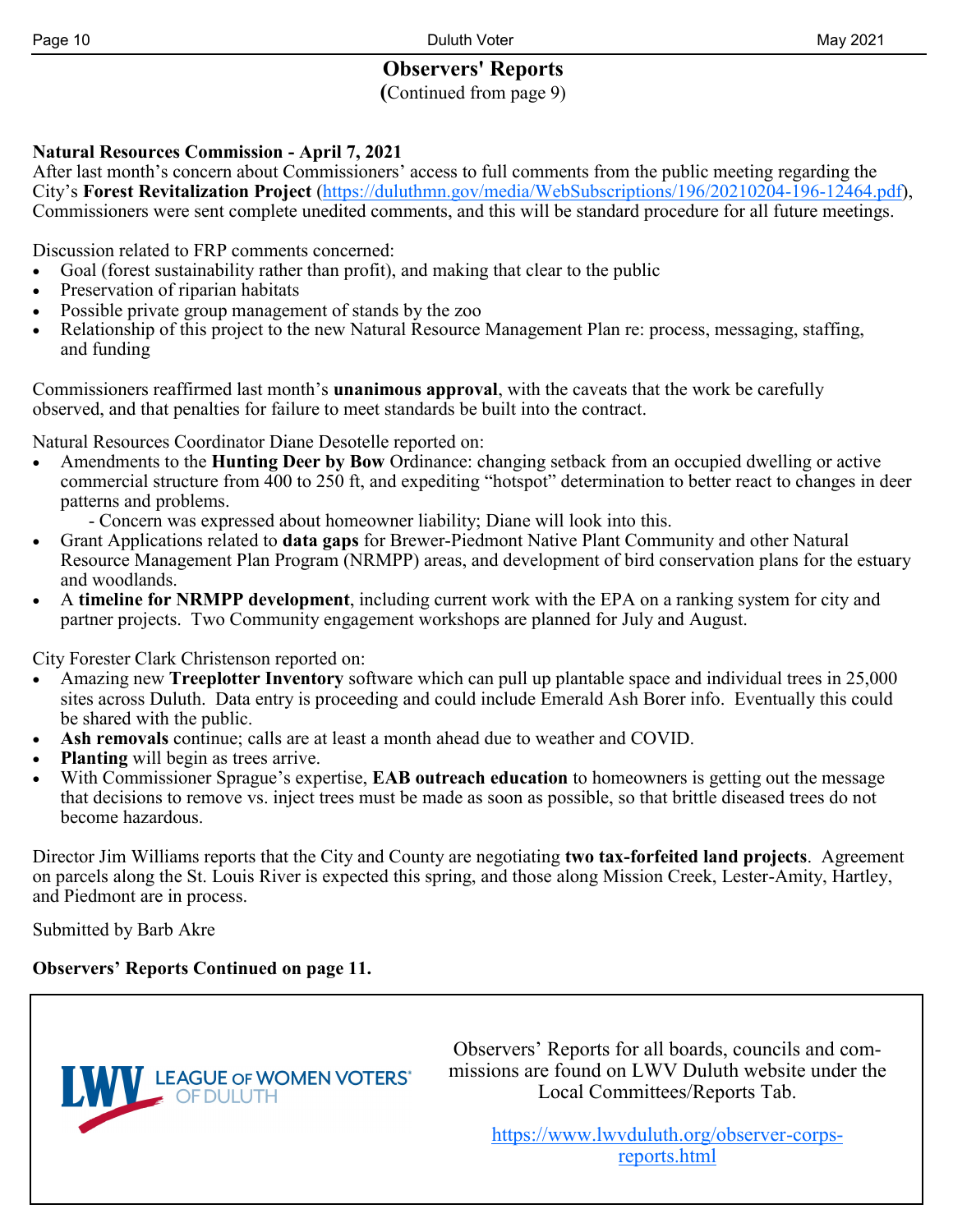## **Observers' Reports**

(Continued from page 10)

#### **St. Louis County Board—April 6, 2021**

The following comments are a summary of observations at the St. Louis County Board Meeting on April 6, 2021.

The Regular Meeting began at 9:30 a.m.

The meeting was held at the St. Louis County Government Services Center, Duluth, MN. 7 out of 7 commissioners were present (Commissioners Jewell and Grimm participated virtually.)

Commissioner Patrick Boyle acknowledged "National Public Health Week" and the efforts of county personnel in managing the COVID pandemic—especially, testing and vaccination efforts. He stated that 24,000 doses of vaccine have been administered, so far. St. Louis County Director of Public Health, Amy Westbrook, stated that "public health" is a broad area and acknowledged the many partners involved (e.g. social services, safety, etc.)

No citizens addressed the Board on any issue not on the agenda.

The Consent Agenda passed unanimously.

There was one item on the Regular Agenda presented by the Central Management & Intergovernmental Committee: a resolution declaring a continued State of Local Emergency and rescind all previously adopted related resolutions and policies. (Note: Only "a couple" of things were removed from the original authorization. This was an update of status.) Resolution passed unanimously.

The meeting adjourned at 9:46 am.

Submitted by Gwen Thorson

#### **St. Louis County Board—April 13, 2021**

The following comments are a summary of observations at the St. Louis County Board Meeting on April 13, 2021.

The Regular Meeting began at 9:30 am.

The meeting was held at the St. Louis County Government Services Center, Duluth, MN. 6 out of 7 commissioners were present (Commissioner Jewel and Grimm participated virtually. Commissioner Musolf was absent)

Commissioner Mike Jugovich announced "National Telecommunicators Week," April 11-17, 2021. He acknowledged the efforts of county personnel in responding to over 212,000 calls for help in 2020 and the work of the county to link 180 public safety agencies in responding to those calls. Jason Lukovsky, coordinator of the Sheriff's Department 9-1-1 Emergency Communications Division, also addressed the Board.

No citizens addressed the Board on any issue not on the agenda.

A PUBLIC HEARING was held to consider the issuance of an Off-Sale Intoxicating Liquor License to Minno-ette Inc. dba Minno-ette, Inc., Fredenberg Township. The resolution passed unanimously.

The Consent Agenda passed unanimously.

There was one item on the Regular Agenda presented by the Environment & Natural Resources Committee: a resolution regarding the conveyance of state tax forfeited land to the City of Hermantown for road right-of-way purposes. Resolution passed unanimously. (Note: This will allow the City of Hermantown to insure future access to Stebner Road.)

The meeting adjourned at 9:48 am.

Submitted by Gwen Thorson